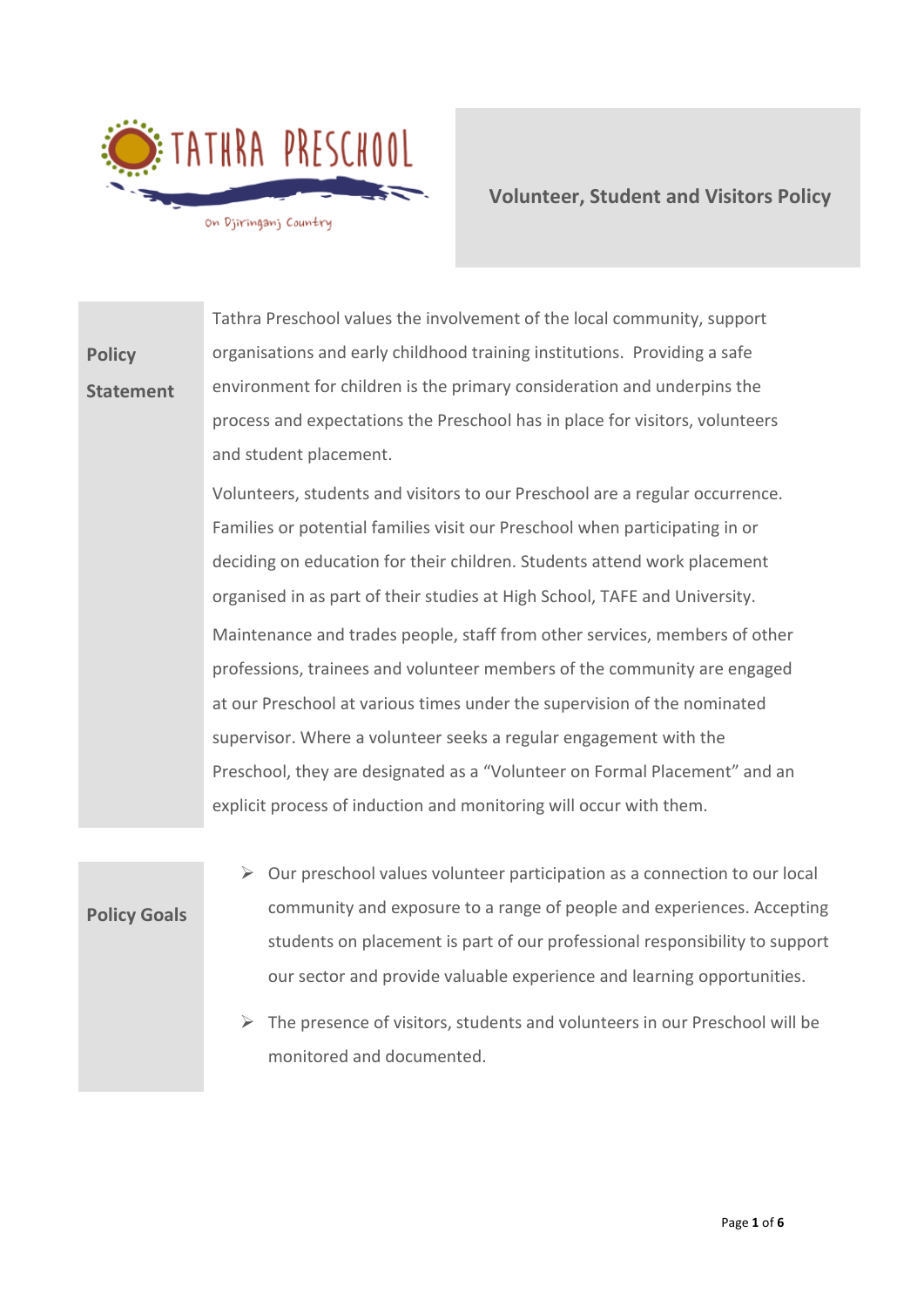- $\triangleright$  The purpose of any volunteer, visitor or student placement is clearly understood, planned for and agreed to by the nominated supervisor prior to participation at Tathra Preschool.
- $\triangleright$  Educators and staff will abide by regulatory protocols at all times, including when visitors are in our Preschool.
- $\triangleright$  Volunteers and visitors will be supervised by a staff member at all times.

## **Strategies; How will it be done?**

- ➢ All volunteers and students will complete a **Tathra Preschool Volunteer/Student Record & Agreement;** where the period of placement, purpose as well as goals for both the volunteer/student and preschool are discussed and documented. This agreement will then be reviewed at the conclusion of specified period.
- $\triangleright$  All students and volunteers will be required to undertake a working with children check (or equivalent).
- $\triangleright$  Volunteers and students do not make up part of the staff to child ratio and cannot be used to fill the place of an employee.
- ➢ Volunteers and students must not be asked to perform tasks:
	- » That they are untrained, unqualified or too inexperienced to undertake.
	- » That put the children or themselves in a vulnerable or potentially unsafe situation
	- » While unsupervised by an employed educator.

# **Roles and Responsibilities**

#### **Approved Provider will ensure:**

 $\triangleright$  Tathra Preschool operates in line with the Education and Care Services National Law and National Regulations 2011 with regard to the delivery and collection of children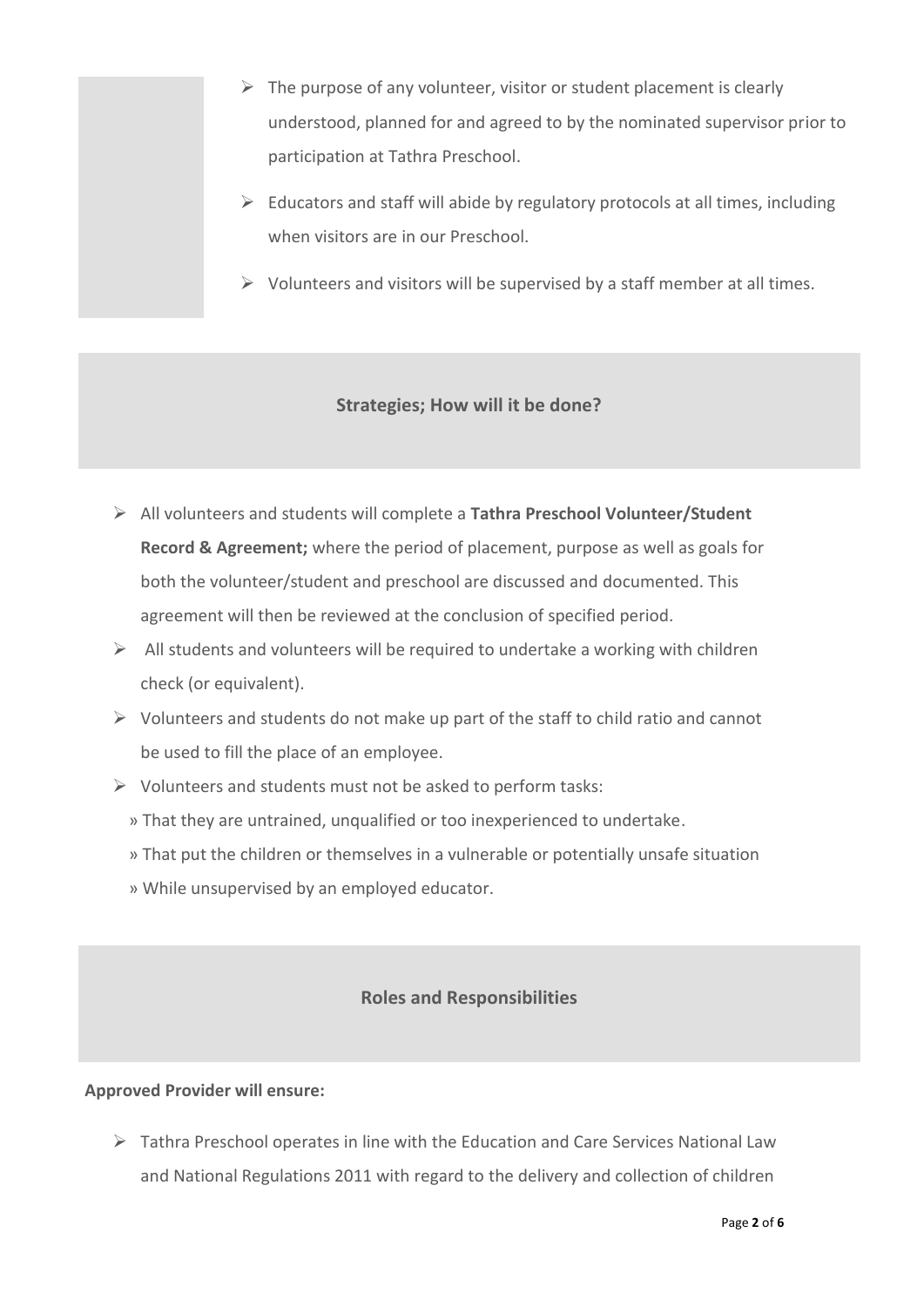at all times. ⊲ Volunteers/students and parents/guardians are adequately supervised at all times, and that the health, safety and wellbeing of children at the service is protected.

- $\triangleright$  The staff record contains information on all volunteers/ students attending the service with details of name, address, date of birth, days and hours of participation and details of the working with children check, and signed **Volunteer/Student Record & Agreement.**
- $\triangleright$  Volunteers/students and parents/guardians are not left with sole supervision of individual children or groups of children.
- $\triangleright$  Parents/guardians of a child attending the service can enter the service premises at any time that the child is being educated and cared for, except where permitting the parent's entry would pose a risk to the safety of children or educator, or conflict with any duty of the Approved Provider, Nominated Supervisor or staff under the Law, or if the Approved Provider or Nominated Supervisor reasonably believes that permitting the parent's entry would contravene a court order.

#### **Nominated Supervisor or Responsible Person will:**

- $\triangleright$  Provide supervision, guidance and advice to ensure adherence to the policy at all times.
- $\triangleright$  Ensure that volunteers/students and parents/guardians are adequately supervised at all times, and that the health, safety and wellbeing of children at the service is protected.
- $\triangleright$  Ensure that volunteers/students and parents/guardians are not left with sole supervision of individual children or groups of children.
- ➢ Provide volunteers/students and parents/guardians with access to all service policies and procedures.
- $\triangleright$  Ensure that volunteers/students and parents/guardians comply with the National Regulations and all service policies and procedures.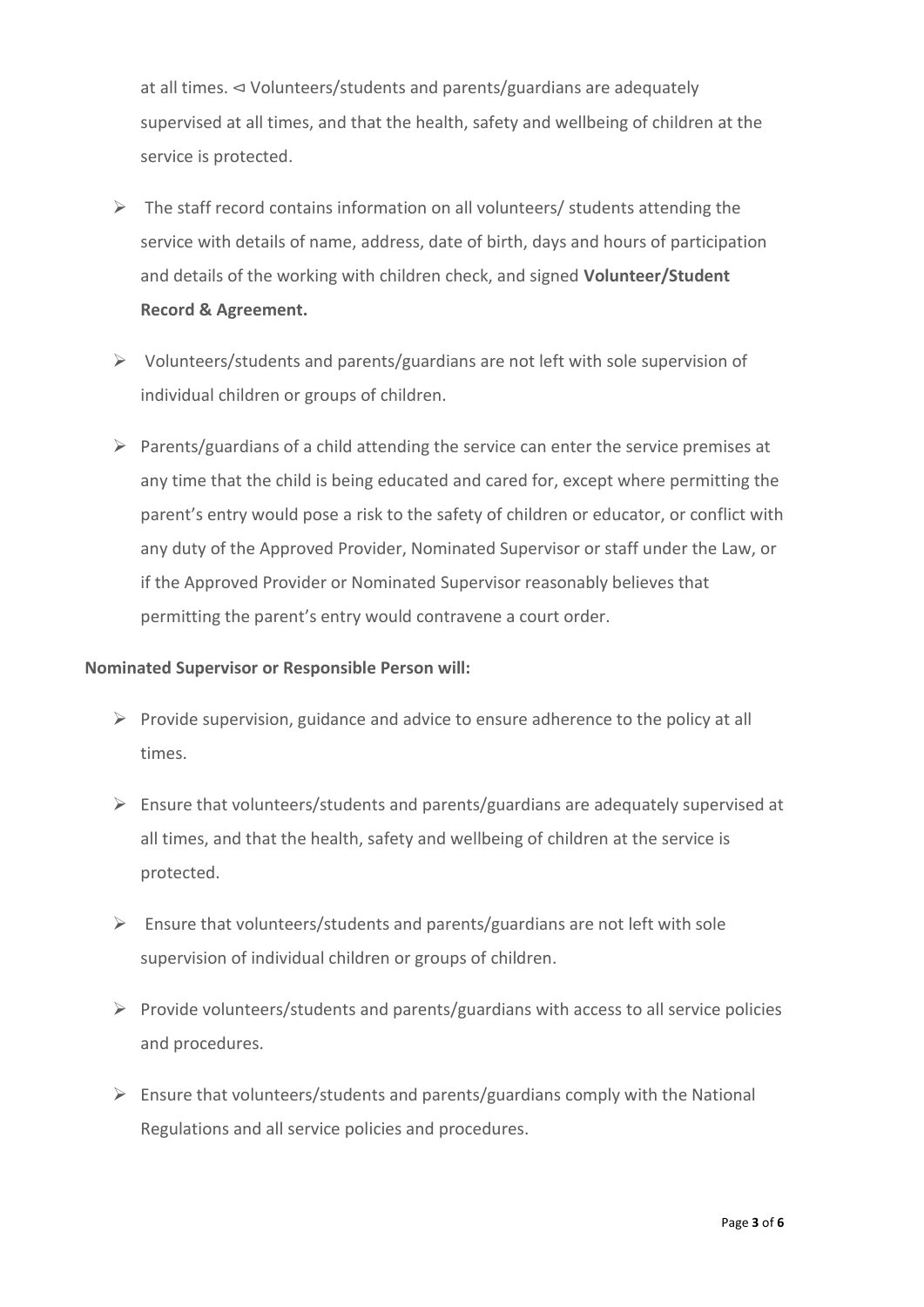➢ "Model quality practice and provide constructive feedback and assessment for students as aspiring professionals" (ECA Code of Ethics, 2016)

#### **Educators will:**

- $\triangleright$  Comply with the requirement that volunteers/students and parents/ guardians are adequately supervised at all times, and that the health, safety and wellbeing of children at the service is protected.
- $\triangleright$  Comply with the requirement that volunteers/students and parents/ guardians are not left with sole supervision of individual children or groups of children.
- $\triangleright$  Enable parents/guardians of children attending the service to access the service premises at any time the child is being educated and cared for, except where this poses a risk to the safety of children and/or staff.
- $\triangleright$  Encourage the participation and involvement of parents/guardians at the service

### **Student/ Volunteer will:**

- $\triangleright$  Undertake the induction process and complete the induction checklist prior to commencement at the service, including signing of on **Volunteer/Student Record & Agreement.**
- $\triangleright$  Ensure they have provided all details required to complete the staff record.
- $\triangleright$  Undertake a working with children check (or equivalent) and present a current working with children check (or equivalent) (unless exempt due to being under the age of 18).
- $\triangleright$  Understand and acknowledge the requirement for confidentiality of all information relating to staff and families within the service (refer to Privacy and Confidentiality policy).
- $\triangleright$  Comply with the requirements of the Education and Care Services National Regulations 2011 and with all service policies and procedures, including the code of conduct policy, while at the service.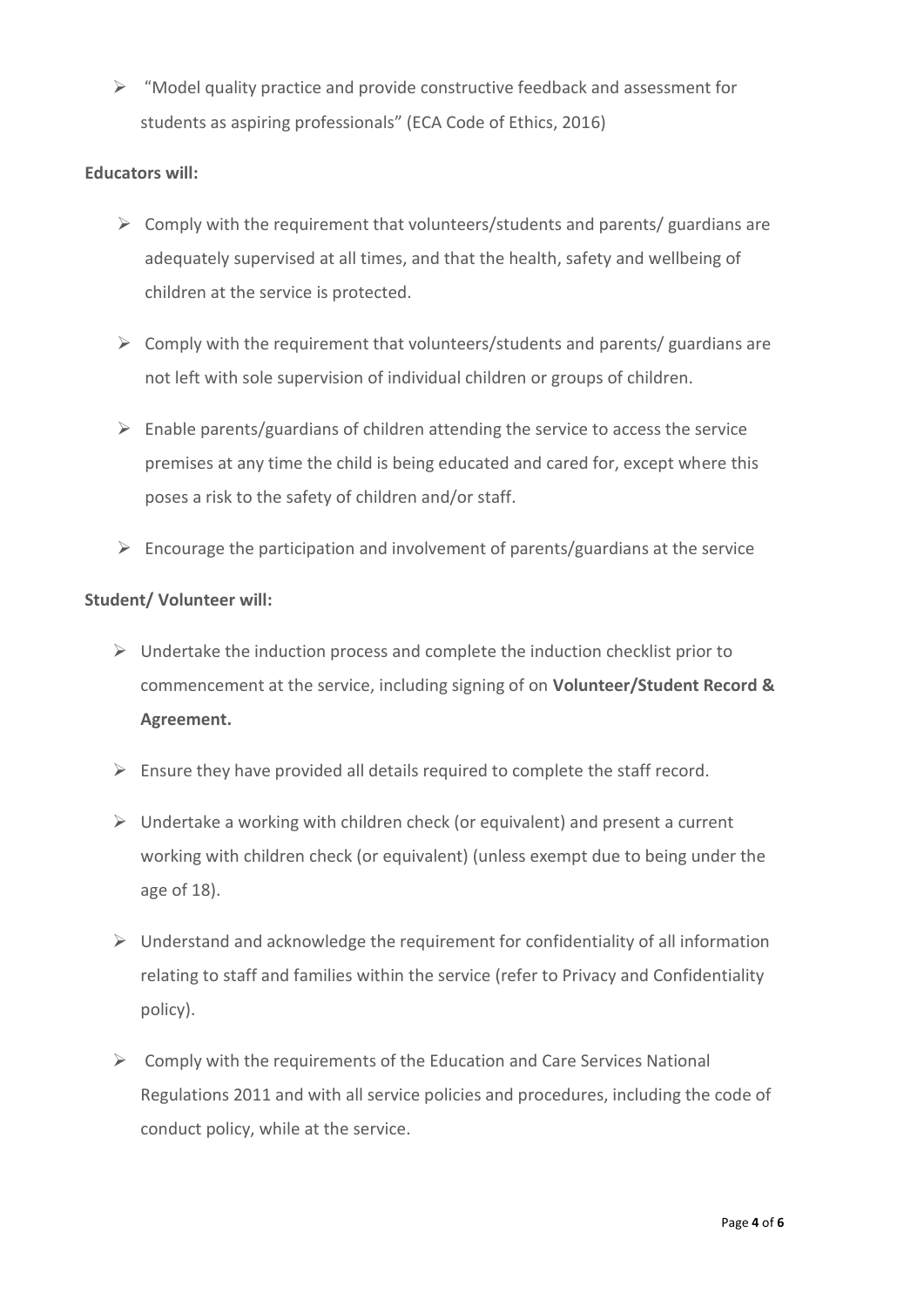- $\triangleright$  Commit to reading the ECA's Code of Ethics which provides "a basis for critical reflection, a guide for professional behaviour, and principles to inform individual and collective decision-making."
- $\triangleright$  Follow the directions of staff at the service at all times to ensure that the health, safety and wellbeing of children is protected.
- $\triangleright$  Volunteers will not subject any child to any form of corporal punishment or any unreasonable discipline as per the Law.

### **Families will:**

- $\triangleright$  Comply with the requirements of the Education and Care Services National Regulations and with all service policies and procedures, while attending the service.
- $\triangleright$  Follow the directions of staff at the service, at all times, to ensure that the health, safety and wellbeing of children is protected.

# **Monitor, Evaluation and Review**

This policy will be monitored to ensure compliance with legislative requirements and unless deemed necessary through the identification of practice gaps, the service will review this Policy every two years.

Families and staff are essential stakeholders in the policy review process and will be given opportunity and encouragement to be actively involved.

In accordance with R. 172 of the Education and Care Services National Regulations, the service will ensure that families of children enrolled at the service are notified at least 14 days before making any change to a policy or procedure that may have significant impact on the provision of education and care to any child enrolled at the Preschool; a family's ability to utilise the service; the fees charged or the way in which fees are collected